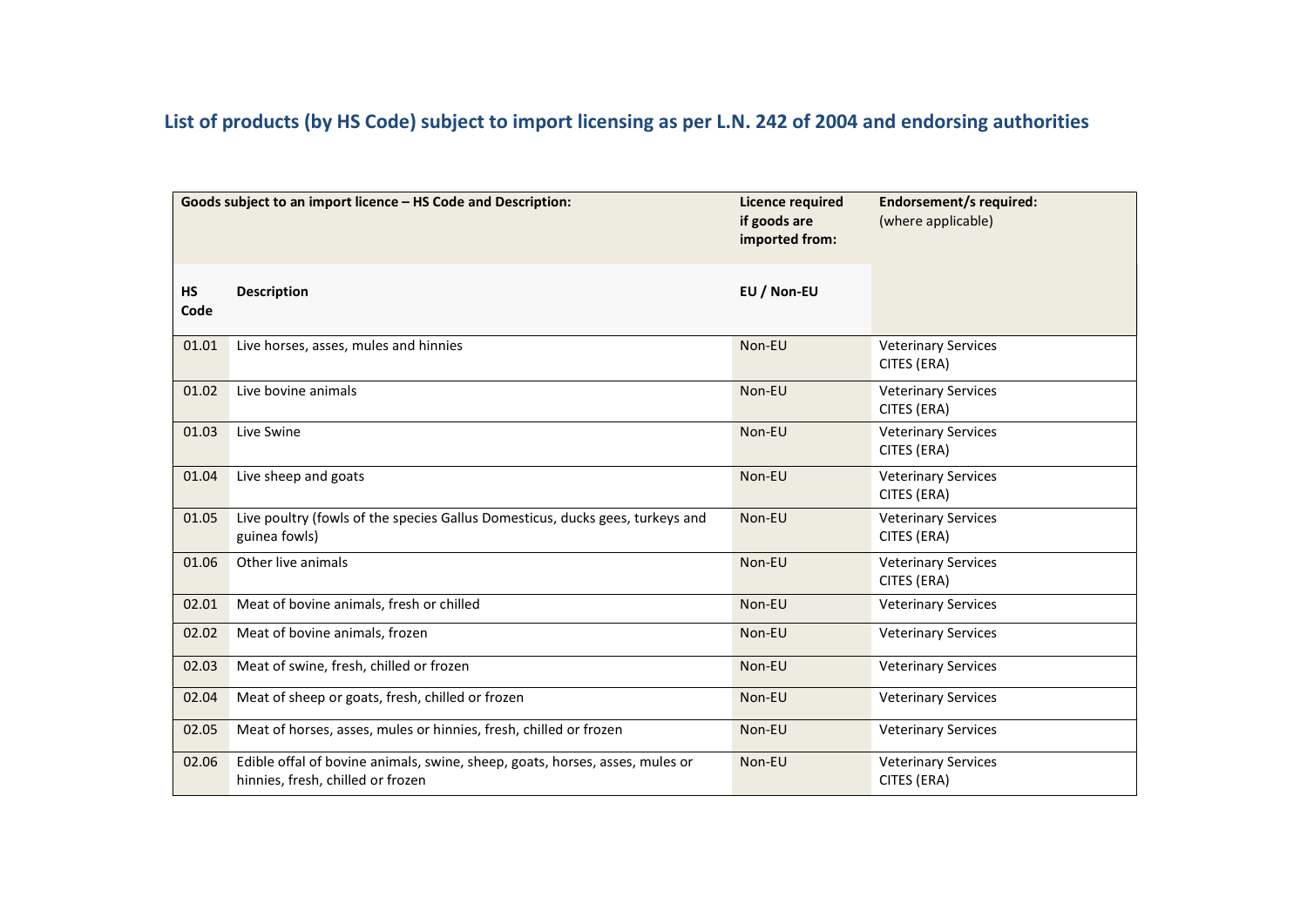| 02.07 | Meat and edible offal, of the poultry of heading No. 01.05, fresh, chilled or<br>frozen                                                                                                                                                             | Non-EU | <b>Veterinary Services</b>                |
|-------|-----------------------------------------------------------------------------------------------------------------------------------------------------------------------------------------------------------------------------------------------------|--------|-------------------------------------------|
| 02.08 | Other meat and edible meat offal, fresh, chilled or frozen                                                                                                                                                                                          | Non-EU | <b>Veterinary Services</b><br>CITES (ERA) |
| 02.09 | Pig fat, free of lean meat, and poultry fat, not rendered or<br>otherwise extracted, fresh, chilled, frozen, salted, in brine, dried or smoked                                                                                                      | Non-EU | <b>Veterinary Services</b>                |
| 02.10 | Meat, edible meat offal, salted, in brine, dried or smoked; edible flours and<br>meals of meat or meat offal                                                                                                                                        | Non-EU | <b>Veterinary Services</b><br>CITES (ERA) |
| 03.01 | Live fish                                                                                                                                                                                                                                           | Non-EU | <b>Veterinary Services</b><br>CITES (ERA) |
| 03.02 | Fish, fresh or chilled, excluding fish fillets and other fresh meat of heading No.<br>03.04                                                                                                                                                         | Non-EU | <b>Veterinary Services</b><br>CITES (ERA) |
| 03.03 | Fish, frozen, excluding fish fillets and other fish meat of heading No. 03.04                                                                                                                                                                       | Non-EU | <b>Veterinary Services</b><br>CITES (ERA) |
| 03.04 | Fish fillets and other fish meat (whether or not minced) fresh, chilled or frozen                                                                                                                                                                   | Non-EU | <b>Veterinary Services</b><br>CITES (ERA) |
| 03.05 | Fish, dried, salted or in brine; smoked fish; fish meal fit for<br>human consumption                                                                                                                                                                | Non-EU | <b>Veterinary Services</b><br>CITES (ERA) |
| 03.06 | Crustaceans, whether in shell or not, live, fresh, chilled,<br>frozen, dried, salted or in brine; crustaceans in shell, cooked by steaming or by<br>boiling in water, whether or not chilled, frozen, dried, salted or in brine                     | Non-EU | <b>Veterinary Services</b><br>CITES (ERA) |
| 03.07 | Molluscs, whether in shell or not, live, fresh, chilled, frozen,<br>dried, salted or in brine; aquatic invertebrates other than<br>crustaceans and molluscs, live, fresh, chilled, frozen, dried, salted or in brine                                | Non-EU | <b>Veterinary Services</b><br>CITES (ERA) |
| 04.01 | Milk and cream, not concentrated nor containing added sugar or other<br>sweetening matter                                                                                                                                                           | Non-EU | <b>Veterinary Services</b>                |
| 04.02 | Milk and cream, concentrated or containing added sugar or other sweetening<br>matter                                                                                                                                                                | Non-EU | <b>Veterinary Services</b>                |
| 04.03 | Buttermilk, curdled milk and cream, yogurt, kephir and other fermented or<br>acidified milk and cream, whether or not concentrated or containing added<br>sugar or other sweetening matter or flavoured or containing added fruit, nuts<br>or cocoa | Non-EU | <b>Veterinary Services</b>                |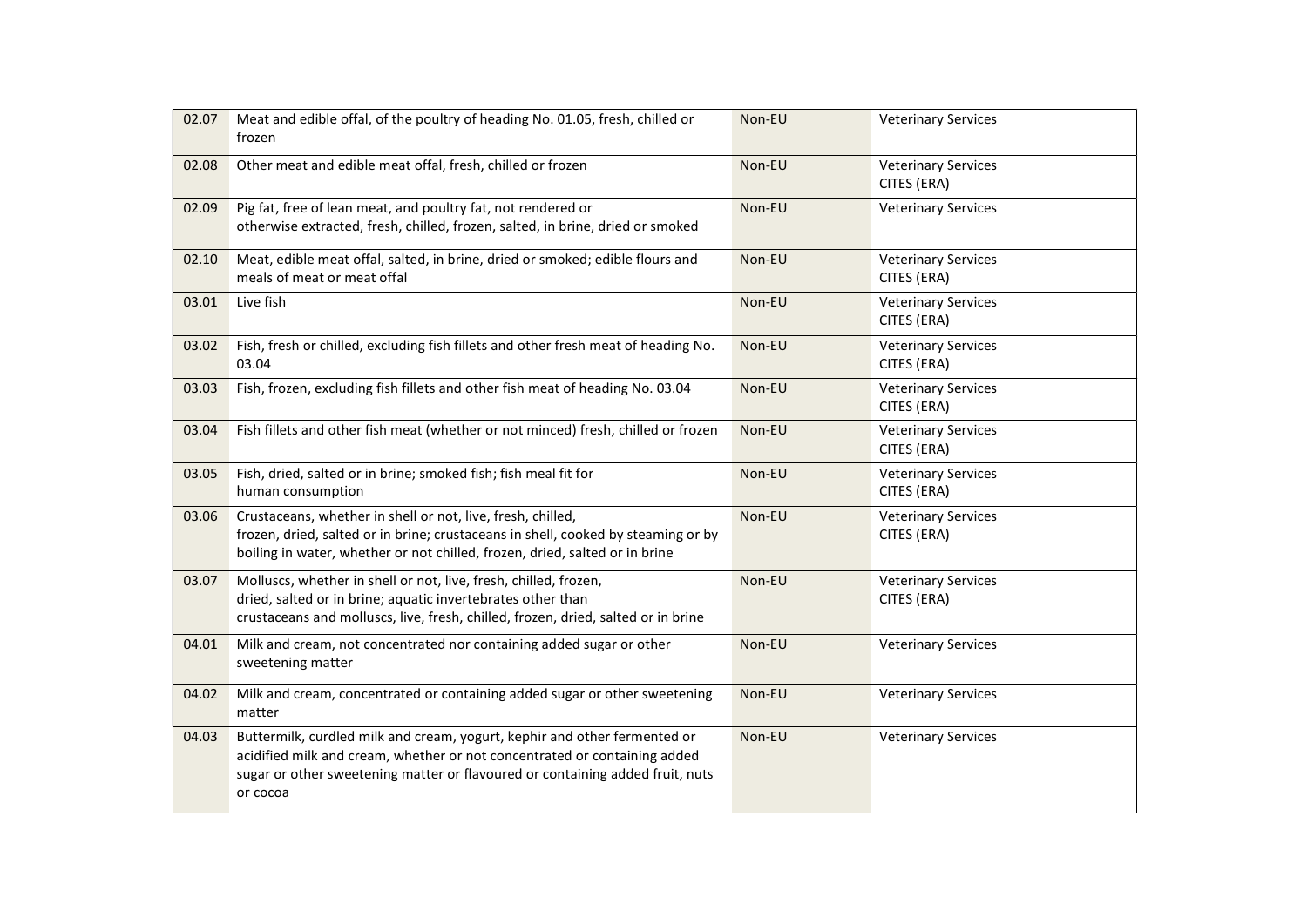| 04.04 | Whey, whether or not concentrated or containing added sugar or other<br>sweetening matter; products consisting of natural milk constituents, whether<br>or not containing added sugar or other sweetening matter, not elsewhere<br>specified or included | Non-EU | <b>Veterinary Services</b>                |
|-------|----------------------------------------------------------------------------------------------------------------------------------------------------------------------------------------------------------------------------------------------------------|--------|-------------------------------------------|
| 04.05 | Butter, and other fats and oils derived from milk; dairy spreads                                                                                                                                                                                         | Non-EU | <b>Veterinary Services</b>                |
| 04.06 | Cheese and curd                                                                                                                                                                                                                                          | Non-EU | <b>Veterinary Services</b>                |
| 04.07 | Bird's eggs, in shell, fresh, preserved or cooked                                                                                                                                                                                                        | Non-EU | <b>Veterinary Services</b><br>CITES (ERA) |
| 04.08 | Bird's eggs, not in shell, and egg yolks, fresh, dried, cooked by steaming or<br>boiling in water, moulded, frozen or otherwise preserved, whether or not<br>containing added sugar or other sweetening matter                                           | Non-EU | <b>Veterinary Services</b>                |
| 04.10 | Edible products of animal origin, not elsewhere specified or included                                                                                                                                                                                    | Non-EU | <b>Veterinary Services</b><br>CITES (ERA) |
| 05.04 | Guts, bladders and stomachs of animals (other than fish), whole and pieces<br>thereof, fresh, chilled frozen, salted, in brine, dried or smoked                                                                                                          | Non-EU | <b>Veterinary Services</b><br>CITES (ERA) |
| 05.05 | <b>Birds skins</b>                                                                                                                                                                                                                                       | Non-EU | <b>Veterinary Services</b><br>CITES (ERA) |
| 05.07 | Ivory, its powder and waste, unworked; tortoise-shell, whalebone and<br>whalebone-hair, etc, unworked                                                                                                                                                    | Non-EU | <b>Veterinary Services</b><br>CITES (ERA) |
| 05.11 | Animal products not elsewhere specified or included; dead animals of Chapter<br>1 or 3, unfit for human consumption                                                                                                                                      | Non-EU | <b>Veterinary Services</b>                |
| 07.01 | Potatoes                                                                                                                                                                                                                                                 | Non-EU | <b>Plant Protection Directorate</b>       |
| 07.02 | Tomatoes                                                                                                                                                                                                                                                 | Non-EU | <b>Plant Protection Directorate</b>       |
| 07.03 | Onions                                                                                                                                                                                                                                                   | Non-EU | <b>Plant Protection Directorate</b>       |
| 07.04 | Cabbages and cauliflowers                                                                                                                                                                                                                                | Non-EU | <b>Plant Protection Directorate</b>       |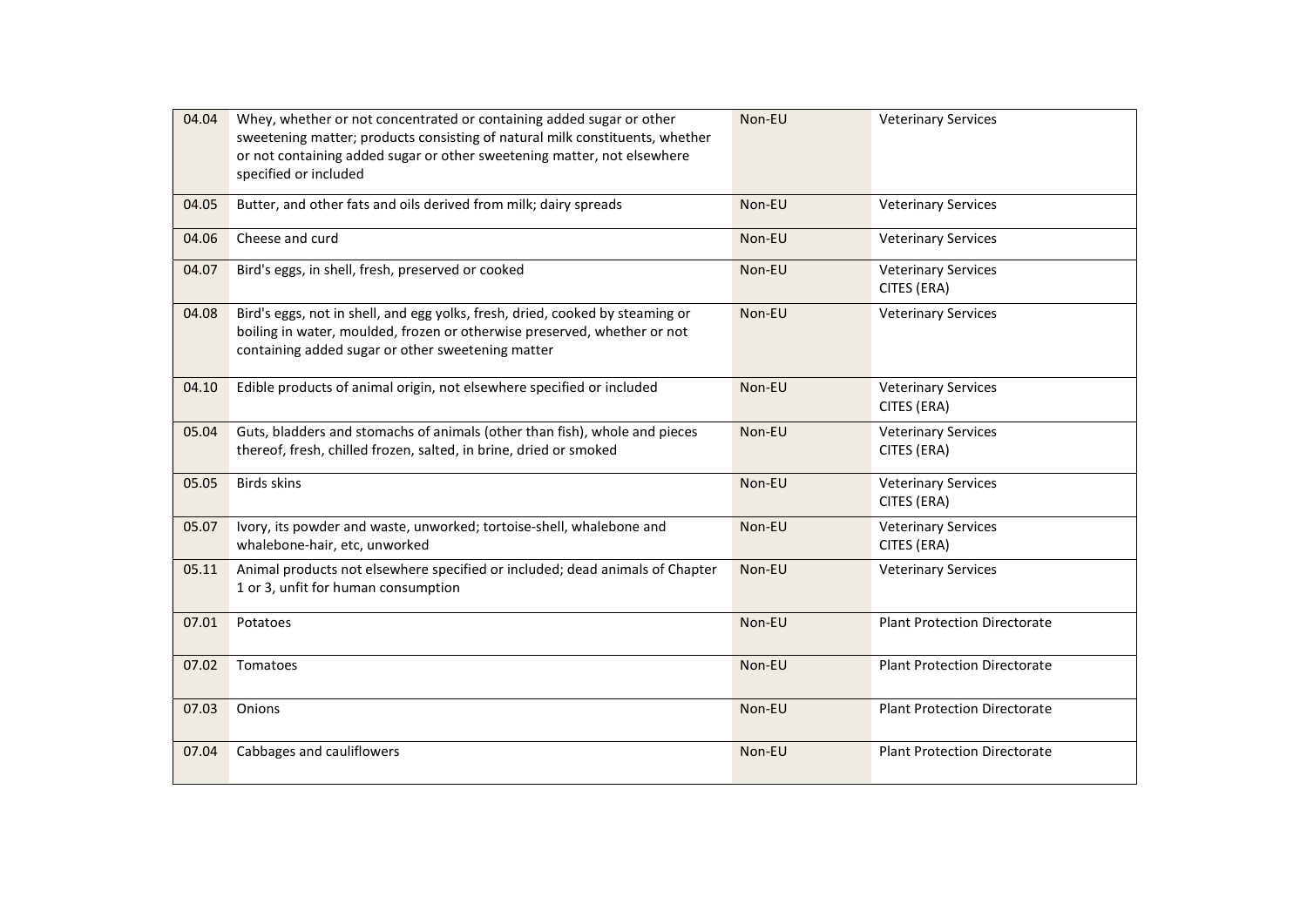| 07.06 | Carrots                                                                                                   | Non-EU | <b>Plant Protection Directorate</b>       |
|-------|-----------------------------------------------------------------------------------------------------------|--------|-------------------------------------------|
| 07.07 | Cucumbers                                                                                                 | Non-EU | <b>Plant Protection Directorate</b>       |
| 07.08 | Chilled beans                                                                                             | Non-EU | <b>Plant Protection Directorate</b>       |
| 07.09 | Capsicums, globe artichokes, aubergines and mushrooms                                                     | Non-EU | <b>Plant Protection Directorate</b>       |
| 08.03 | <b>Bananas</b>                                                                                            | Non-EU | <b>Plant Protection Directorate</b>       |
| 08.05 | Oranges, tangerines and grapefruit                                                                        | Non-EU | <b>Plant Protection Directorate</b>       |
| 08.06 | Table grapes                                                                                              | Non-EU | <b>Plant Protection Directorate</b>       |
| 08.07 | Melons and watermelons                                                                                    | Non-EU | <b>Plant Protection Directorate</b>       |
| 08.08 | Apples and pears                                                                                          | Non-EU | <b>Plant Protection Directorate</b>       |
| 08.09 | Peaches, nectarines and plums                                                                             | Non-EU | <b>Plant Protection Directorate</b>       |
| 08.10 | Strawberries                                                                                              | Non-EU | <b>Plant Protection Directorate</b>       |
| 16.01 | Sausages and similar products, of meat, meat offal or blood; food preparations<br>based on these products | Non-EU | <b>Veterinary Services</b>                |
| 16.02 | Other prepared or preserved meat, meat offal or blood                                                     | Non-EU | <b>Veterinary Services</b>                |
| 16.03 | Extracts and juices of meat, fish or crustaceans, molluscs or other aquatic<br>invertebrates              | Non-EU | <b>Veterinary Services</b>                |
| 16.04 | Prepared or preserved fish; caviar and caviar substitutes<br>prepared from fish eggs                      | Non-EU | <b>Veterinary Services</b>                |
| 16.05 | Crustaceans, molluscs and other aquatic invertebrates<br>prepared or preserved                            | Non-EU | <b>Veterinary Services</b><br>CITES (ERA) |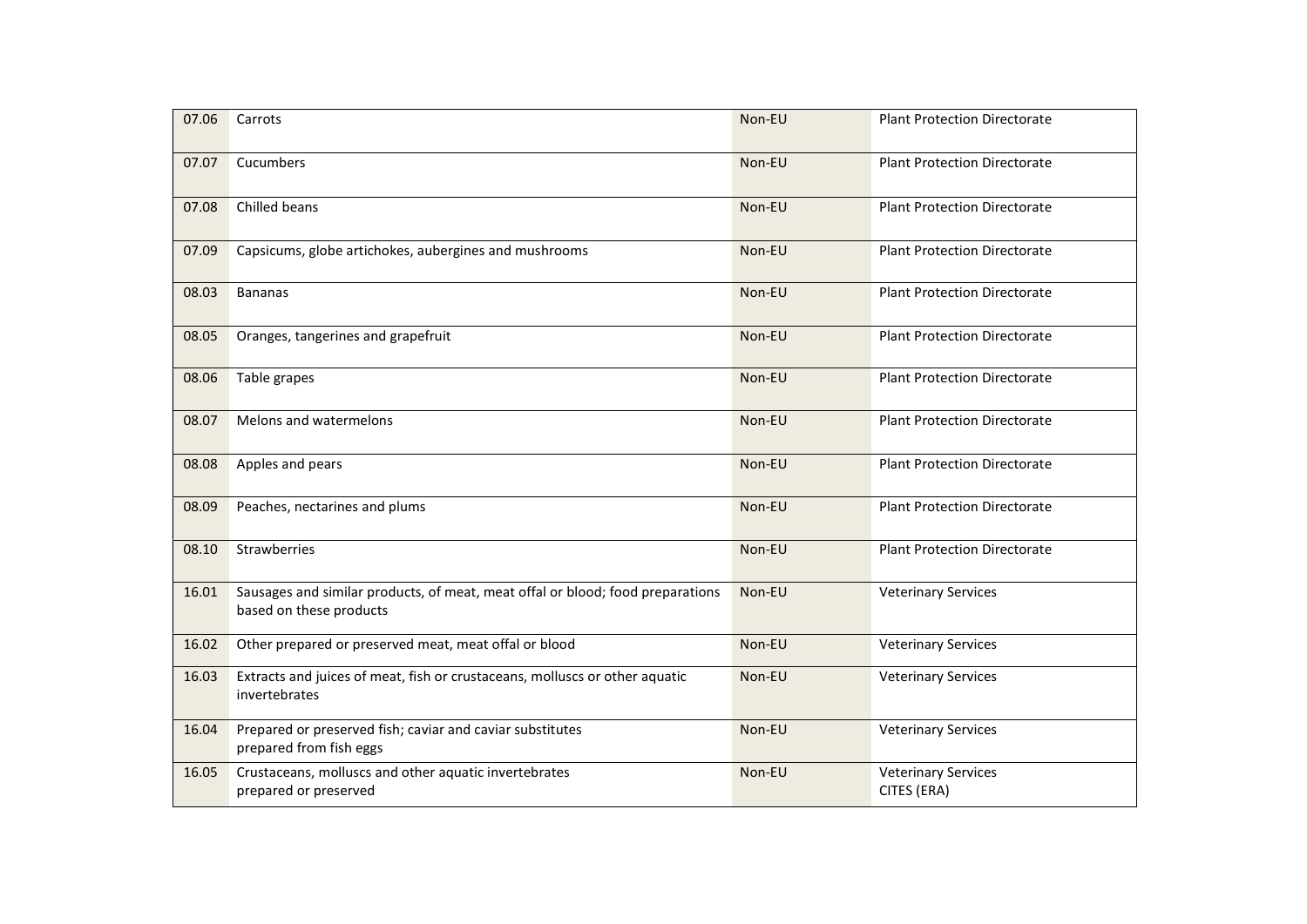| 19.02 | Pasta, whether or not cooked or stuffed (with meat or other substances) or<br>otherwise prepared, such as spaghetti, macaroni, noodles, lasagne, gnocchi,<br>ravioli, cannelloni, couscous, whether or not prepared | Non-EU              | <b>Veterinary Services</b> |
|-------|---------------------------------------------------------------------------------------------------------------------------------------------------------------------------------------------------------------------|---------------------|----------------------------|
| 22.02 | Carbonated soft drinks not contained in glass bottles                                                                                                                                                               | <b>EU</b><br>Non-EU |                            |
| 23.01 | Flours, meals and pellets, of meat or meat offal, of fish or of crustaceans,<br>molluscs or other aquatic invertebrates, unfit for human consumption; greaves                                                       | Non-EU              | <b>Veterinary Services</b> |
| 23.09 | Preparations of a kind used in animal feeding                                                                                                                                                                       | Non-EU              | <b>Veterinary Services</b> |
| 25.24 | Asbestos                                                                                                                                                                                                            | Non-EU              |                            |
| 27.07 | Oils and other products of the distillation of high temperature coal tar; similar<br>products in which the weight of the aromatic constituents exceed that of the<br>non-aromatic constituents                      | Non-EU              |                            |
| 27.10 | Petrol, diesel, kerosene, aviation fuels, and fuel oils, gas oil                                                                                                                                                    | <b>EU</b><br>Non-EU | <b>REWS</b>                |
| 27.11 | Liquid petroleum gases                                                                                                                                                                                              | EU<br>Non-EU        | <b>REWS</b>                |
| 28.10 | Oxides of boron; boric acids                                                                                                                                                                                        | EU<br>Non-EU        | <b>REWS</b>                |
| 28.29 | Chlorates and percholates; bromates and perbromates, iodates and periodates                                                                                                                                         | <b>EU</b><br>Non-EU | AESD-AFM                   |
| 28.34 | Nitrites; nitrates                                                                                                                                                                                                  | EU<br>Non-EU        | AESD-AFM                   |
| 28.40 | Borates, peroxoborates (perborates)                                                                                                                                                                                 | <b>EU</b><br>Non-EU | <b>REWS</b>                |
| 29.02 | Cyclic hydrocarbons                                                                                                                                                                                                 | Non-EU              |                            |
| 29.03 | Halogenated derivatives of hydrocarbons                                                                                                                                                                             | Non-EU              |                            |
| 29.04 | Sulphonated, nitrated or nitrosted derivatives of hydrocarbons, whether or not<br>halogenated                                                                                                                       | Non-EU              |                            |
| 29.06 | Cyclic alcohols and their halogenated, sulphonated, nitrated or nitrosated<br>derivatives                                                                                                                           | Non-EU              |                            |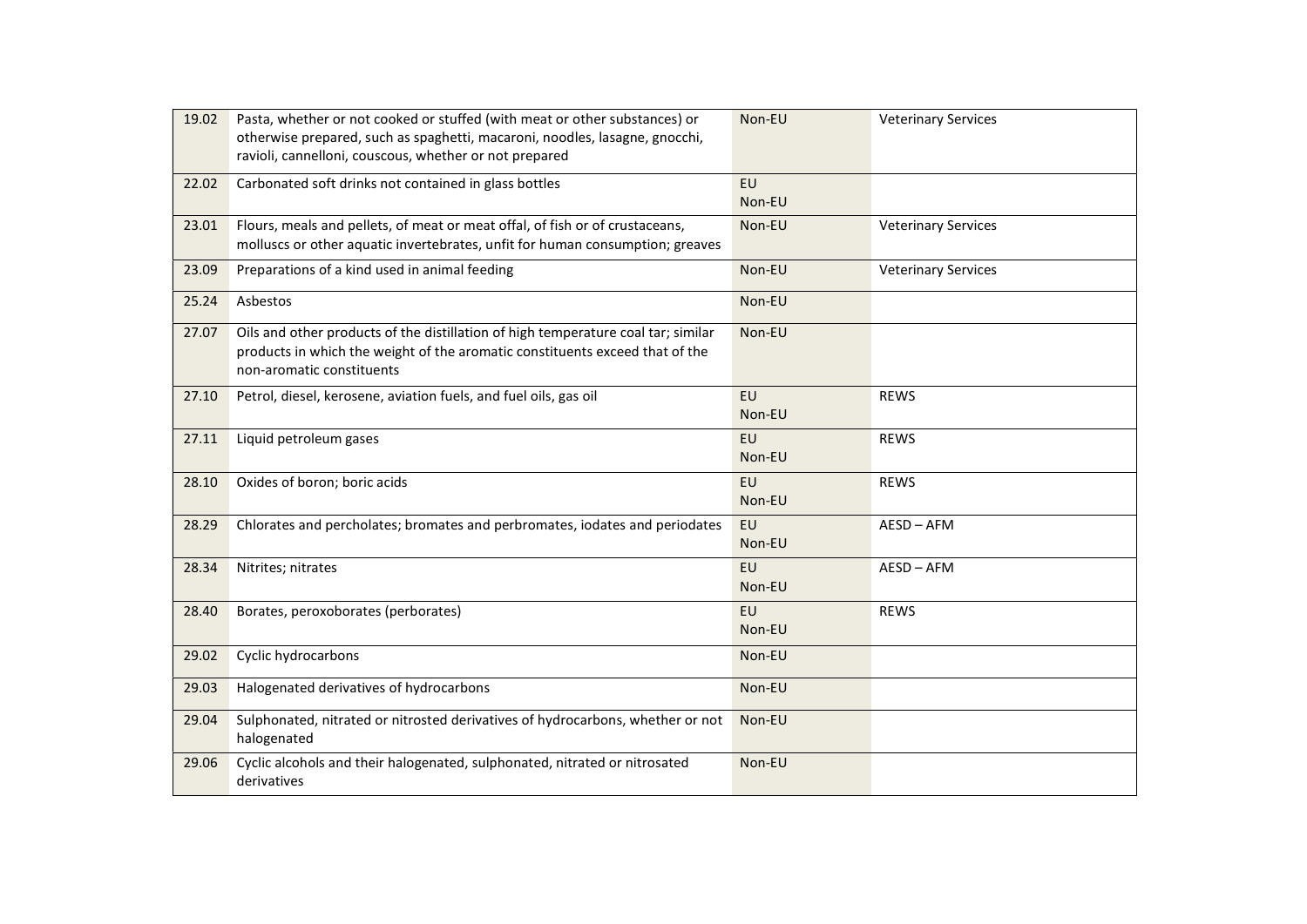| 29.08 | Halogenated, sulphonated, nitrated or nitrosated derivatives of phenols or<br>phenol-alcohols                                                                                                                                      | Non-EU       |                                                                 |
|-------|------------------------------------------------------------------------------------------------------------------------------------------------------------------------------------------------------------------------------------|--------------|-----------------------------------------------------------------|
| 29.09 | Ethers ether-alcohols, ether-phenols, ether-alcohol-phenols alcohol peroxides,<br>ether peroxides, ketone peroxides (whether or not chemically defined), and<br>their halogenated, sulphonated, nitrated or nitrosated derivatives | Non-EU       |                                                                 |
| 29.10 | Expoxides, epoxyalcohols, epoxyphenols and epoxyethers, with a three-<br>membered ring, and their halogenated, sulphonated, nitrated or nitrosated<br>derivatives                                                                  | Non-EU       |                                                                 |
| 29.15 | Saturated acylic monocarboxylic acids and their anhydrides, halides, peroxides<br>and peroxyacids; their halogenated, sulphonated, nitrated or nitrosated<br>derivatives                                                           | Non-EU       |                                                                 |
| 29.16 | Unsaturated acyclic monocarboxylic-acids and their anhydrides, halides,<br>peroxides and peroxyacids; their halogenated, sulphonated, nitrated or<br>nitrosated derivatives                                                        | Non-EU       |                                                                 |
| 29.18 | Carboxylic acids with additional oxygen function and their anhydrides, halides,<br>peroxides and peroxyacids; their halogenated, sulphonated, nitrated or<br>nitrosated derivatives                                                | Non-EU       |                                                                 |
| 29.19 | Phosphoric esters and their salts, including lactophosphates; their<br>halogenated, sulphonated, nitrated or nitrosated derivatives                                                                                                | Non-EU       |                                                                 |
| 29.20 | Esters of other inorganic acids (excluding esters of hydrogen halides) and their<br>salts; their halogenated, sulphonated, nitrated or nitrosated derivatives                                                                      | Non-EU       |                                                                 |
| 29.21 | Amine-function compounds                                                                                                                                                                                                           | Non-EU       |                                                                 |
|       | Amine-function compounds as follows:<br>Nitrogen mustards:<br>HN1: Bis (2-chloroethyl) ethyl amine<br>HN2: Bis (2-chloroethyl) methylamine<br>HN3: Tris (2-chloroethyl) amine                                                      | EU<br>Non-EU | National Authority for<br>the Prevention of<br>Chemical Weapons |
| 29.24 | Carboxyamide-function compounds; amide-function compounds or carbonic<br>acid                                                                                                                                                      | Non-EU       |                                                                 |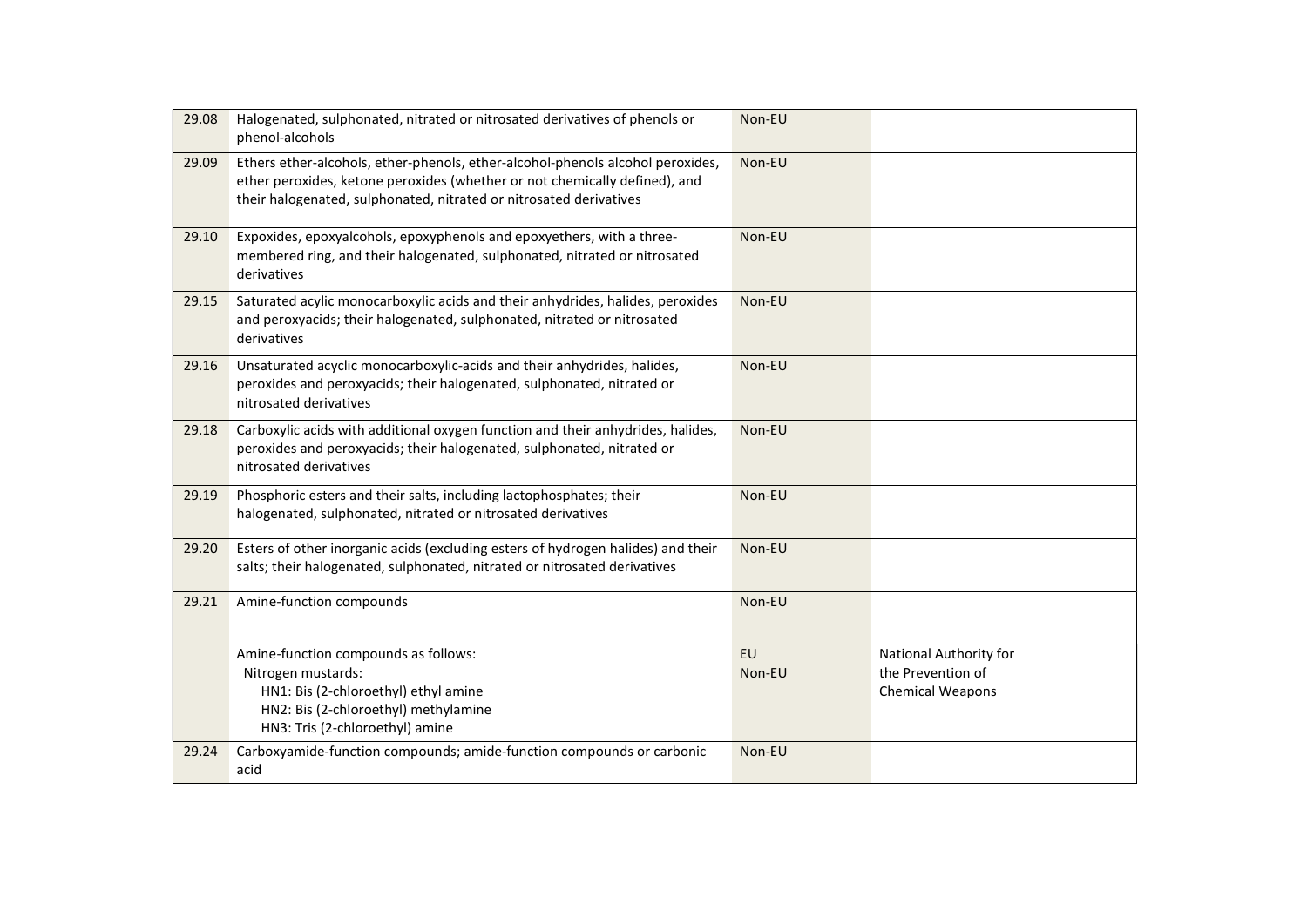| 29.25 | Carboxyamide-function compounds (including saccharin and its salts) and<br>imine-function compounds                                                                                                                                                                                                                                                                                                                                                                                                                                                                                                                                                                                                                                              | Non-EU              |                                                                     |
|-------|--------------------------------------------------------------------------------------------------------------------------------------------------------------------------------------------------------------------------------------------------------------------------------------------------------------------------------------------------------------------------------------------------------------------------------------------------------------------------------------------------------------------------------------------------------------------------------------------------------------------------------------------------------------------------------------------------------------------------------------------------|---------------------|---------------------------------------------------------------------|
| 29.26 | Nitrile-function compounds                                                                                                                                                                                                                                                                                                                                                                                                                                                                                                                                                                                                                                                                                                                       | Non-EU              |                                                                     |
| 29.28 | Organic derivatives of hydrazine and hydroxylamine                                                                                                                                                                                                                                                                                                                                                                                                                                                                                                                                                                                                                                                                                               | Non-EU              |                                                                     |
| 29.30 | Organo-sulphur compounds                                                                                                                                                                                                                                                                                                                                                                                                                                                                                                                                                                                                                                                                                                                         | Non-EU              |                                                                     |
|       | Organo-sulphur compounds as follows:<br>O-Alkyl (H or < C10, including cycloaikyl) S-2-dialkyl (methyl, ethyl, n-propyl or<br>iso-propyl)-aminoethyl alkyl (methyl, ethyl, n-propyl or iso-propyl)<br>phosphonothiolates and corresponding alkylated or protonated salts<br>e.g. VX: O-Ethyl S-2-diisopropylaminoethyl methylphosphonothiolate Sulfur<br>mustards:<br>2-Chloroethylchloromethylsulfide<br>Mustard gas: Bis(2-chloroethyl)sulfide<br>Bis(2-chloroethylthio) methane<br>Sesquimustard: 1,2-Bis(2-chloroethylthio)ethane<br>1,3-Bis(2-chloroethylthio)-n-propane<br>1,4-Bis(2-chloroethylthio)-n-butane<br>1,5-Bis(2-chloroethylthio)-n-pentane<br>Bis(2-chloroethylthiomethyl)ether<br>O-Mustard: Bis(2-chloroethylthioethyl)ether | <b>EU</b><br>Non-EU | National Authority for the Prevention of<br><b>Chemical Weapons</b> |
| 29.31 | Other organo-inorganic compounds                                                                                                                                                                                                                                                                                                                                                                                                                                                                                                                                                                                                                                                                                                                 | Non-EU              |                                                                     |
|       | Other organo-inorganic compounds<br>O-Alkyl ( <c10, (methyl,="" alkyl="" cycloalky)="" ethyl,="" including="" iso-propyl)-<br="" n-propyl="" or="">phosphonofluoridates<br/>e.g. Sarin: O-Isopropyl methylphosphonofluoridate<br/>Soman: O-Pinacolyl methylphosphonofluoridate<br/>O-Alkyl (<c10, (methyl,="" cycloalkyl)="" ethyl,="" including="" iso-<br="" n,="" n-dialkyl="" n-propyl="" or="">propyl) phosphoramidocyanidates<br/>e.g. Tabun: O-Ethyl N, N-dimethyl phosphoramidocyanidates</c10,></c10,>                                                                                                                                                                                                                                  | EU<br>Non-EU        | National Authority for the Prevention of<br><b>Chemical Weapons</b> |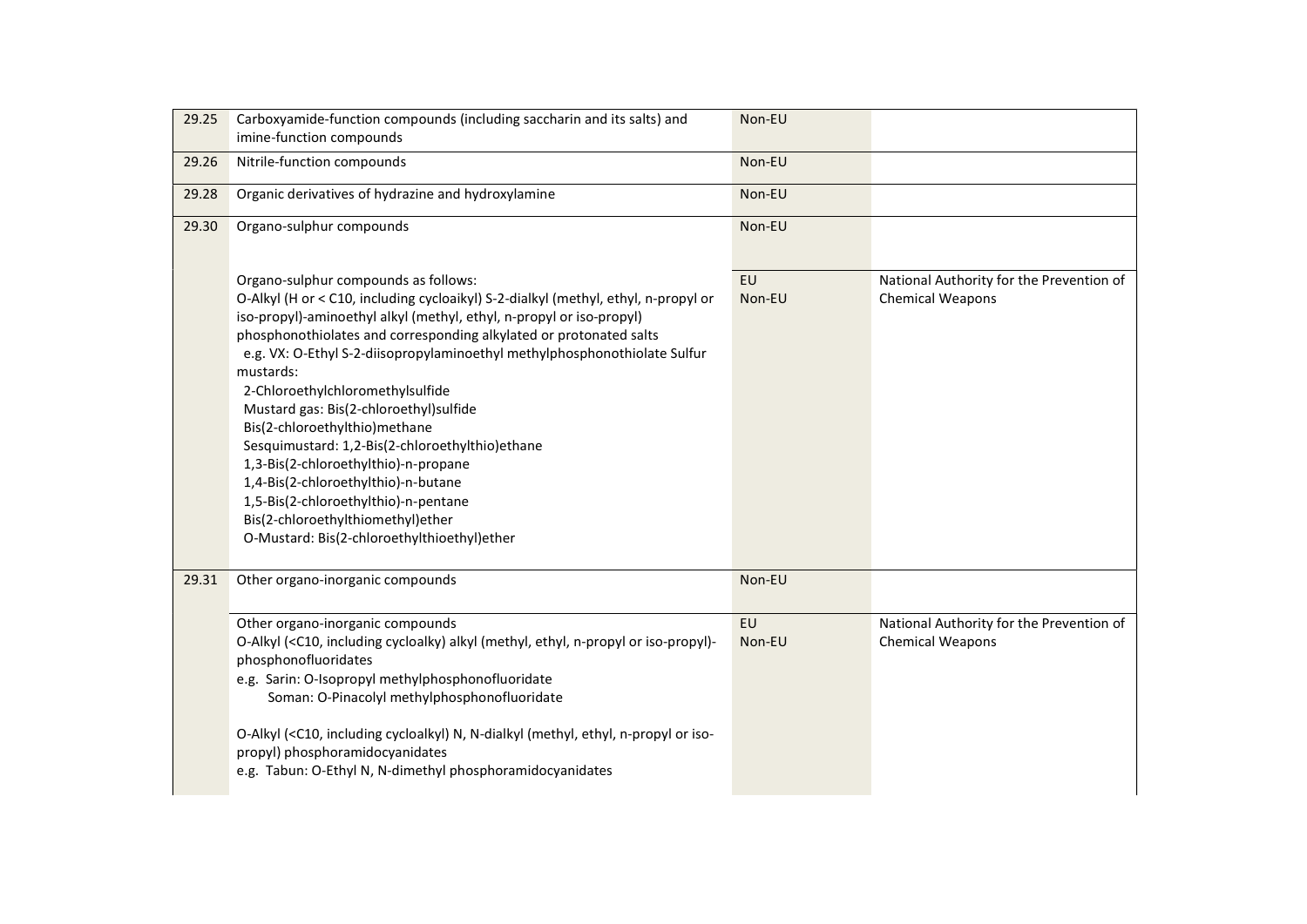|       | Lewisites: Lewisite 1: 2-Chlorovinyldichloroarsine<br>Lewisite 2: Bis(2-chlorovinyl)chloroarsine<br>Lewisite 3: Tris(2-chlorovinyl)arsine<br>Alkyl (methyl, ethyl, n-propyl or iso-propyl) phosphonyldifluorides<br>e.g. DF: Methylphosphonyldifluoride<br>O-Alkyl (H or <c10, (methyl,="" cycloalkyl)="" ethyl,="" including="" n-propyl="" o-2-dialkyl="" or<br="">iso-propyl)-aminoethyl alkyl (methyl, ethyl, n-propyl or iso-propyl)<br/>phosphonites and corresponding alkylated or protonated salts<br/>e.g. QL: O-Ethyl O-2-diisopropylaminoethyl methylphosphonite<br/>Chlorosarin: O-Isopropyl methylphosphonochloridate<br/>Chlorosoman: O-Pinacolyl methylphosphonochloridate</c10,> |                     |                                                                     |
|-------|--------------------------------------------------------------------------------------------------------------------------------------------------------------------------------------------------------------------------------------------------------------------------------------------------------------------------------------------------------------------------------------------------------------------------------------------------------------------------------------------------------------------------------------------------------------------------------------------------------------------------------------------------------------------------------------------------|---------------------|---------------------------------------------------------------------|
| 29.33 | Heterocyclic compound with nitrogen hetero-atom(s) only                                                                                                                                                                                                                                                                                                                                                                                                                                                                                                                                                                                                                                          | Non-EU              |                                                                     |
| 29.34 | Nucleic acids and their salts; other heterocyclic compounds                                                                                                                                                                                                                                                                                                                                                                                                                                                                                                                                                                                                                                      | Non-EU              |                                                                     |
| 30.01 | Glands and organs other, dried, whether or not powdered                                                                                                                                                                                                                                                                                                                                                                                                                                                                                                                                                                                                                                          | Non-EU              | CITES (ERA)                                                         |
| 30.02 | Toxins as follows:<br>Saxitoxin<br>Ricin                                                                                                                                                                                                                                                                                                                                                                                                                                                                                                                                                                                                                                                         | <b>EU</b><br>Non-EU | National Authority for the Prevention of<br><b>Chemical Weapons</b> |
| 30.03 | Medicaments (excluding goods of heading No. 30.02, 30.05 or 30.06),<br>consisting of two or more constituents which have been mixed together for<br>therapeutic or prophylactic uses, not put up in measured doses, or in forms or<br>packings for retail sale, for veterinary purposes.                                                                                                                                                                                                                                                                                                                                                                                                         | Non-EU              | <b>Veterinary Services</b>                                          |
| 30.04 | Medicaments (excluding goods of heading No. 30.02, 30.05 or 30.06),<br>consisting of mixed or unmixed products for therapeutic or prophylactic uses,<br>put up in measured doses or in forms or packings for retail sale, for veterinary<br>purposes only                                                                                                                                                                                                                                                                                                                                                                                                                                        | Non-EU              | <b>Veterinary Services</b>                                          |
| 31.02 | Mineral or chemical fertilisers, nitrogenous                                                                                                                                                                                                                                                                                                                                                                                                                                                                                                                                                                                                                                                     | <b>EU</b><br>Non-EU | AESD-AFM                                                            |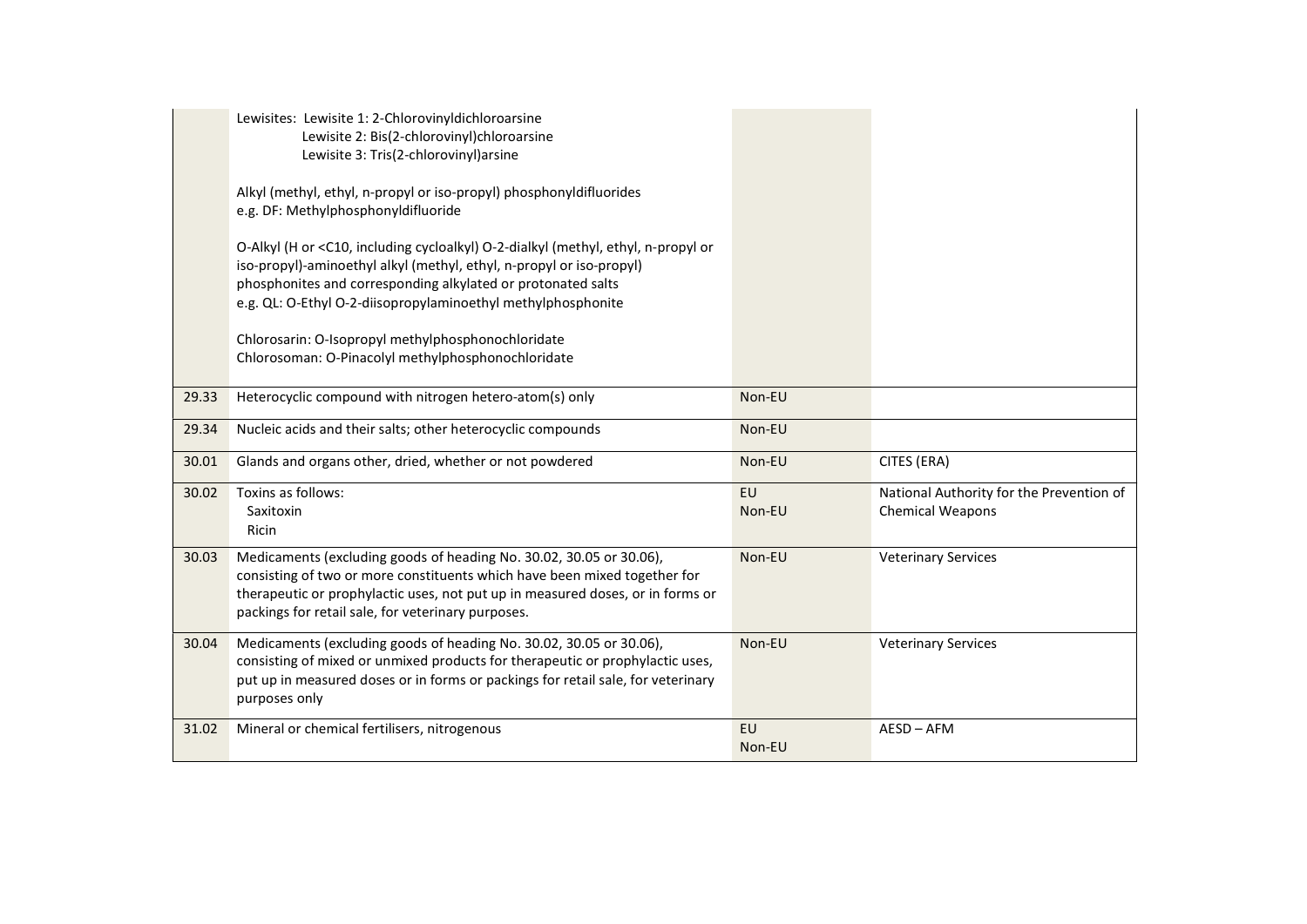| 32.06 | Other colouring matter; preparations as specified in Note 3 to this Chapter,<br>other than those of heading No. 32.03, 32.04, 32.05; inorganic products of a<br>kind used as luminophores, whether or not chemically defined                                                                                                     | Non-EU              |                                            |
|-------|----------------------------------------------------------------------------------------------------------------------------------------------------------------------------------------------------------------------------------------------------------------------------------------------------------------------------------|---------------------|--------------------------------------------|
| 33.01 | Essential oils not elsewhere specified in HS 3301.11 to HS 3301.29, whether or<br>not deterpenated; concentrates of essential oils in fats and the like; aqueous<br>distillates and aqueous solutions of essential oils                                                                                                          | Non-EU              | CITES (ERA)                                |
| 34.02 | Organic surface-active agents (other than soap); surface active preparations<br>and washing preparations (including auxiliary washing preparations), and<br>cleaning preparations, whether or not containing soap, other than those of<br>heading No. 34.01                                                                      | <b>EU</b><br>Non-EU |                                            |
| 36.01 | Propellant powder                                                                                                                                                                                                                                                                                                                | <b>EU</b><br>Non-EU | AESD-AFM<br><b>Weapons Office (Police)</b> |
| 36.02 | Prepared explosives, other than propellant powders                                                                                                                                                                                                                                                                               | EU<br>Non-EU        | AESD-AFM<br><b>Weapons Office (Police)</b> |
| 36.03 | Safety fuses; detonating fuses; percussion or detonating caps; igniters; electric<br>detonators                                                                                                                                                                                                                                  | EU<br>Non-EU        | AESD-AFM<br><b>Weapons Office (Police)</b> |
| 36.04 | Fireworks, signalling flares, rain rockets, for signals and other pyrotechnic<br>articles                                                                                                                                                                                                                                        | <b>EU</b><br>Non-EU | AESD-AFM<br><b>Weapons Office (Police)</b> |
| 38.08 | Insecticides, rodenticides, fungicides, herbicides, anti-sprouting products and<br>plant-growth regulators, disinfectants and similar products, put in forms or<br>packings for retail sale or as preparations or articles (for example, sulphur-<br>treated bands, wicks and candles, and fly-papers)                           | Non-EU              | <b>MCCAA</b>                               |
| 38.10 | Chemical preparations containing borates or perborates                                                                                                                                                                                                                                                                           | <b>EU</b><br>Non-EU | <b>REWS</b>                                |
| 38.24 | Prepared binders for foundry moulds or cores; chemical products and<br>preparations of the chemical or allied industries (including those consisting of<br>mixtures of natural products), not elsewhere specified or included; residual<br>products of the chemical or allied industries, not elsewhere specified or<br>included | Non-EU              |                                            |
| 41.01 | Raw hides and skins of bovine (including buffalo) or equine animals (fresh, or<br>salted, dried, limed, pickled or otherwise preserved, but not tanned,<br>parchment-dressed or further prepared) whether or not dehaired or split                                                                                               | Non-EU              | <b>Veterinary Services</b>                 |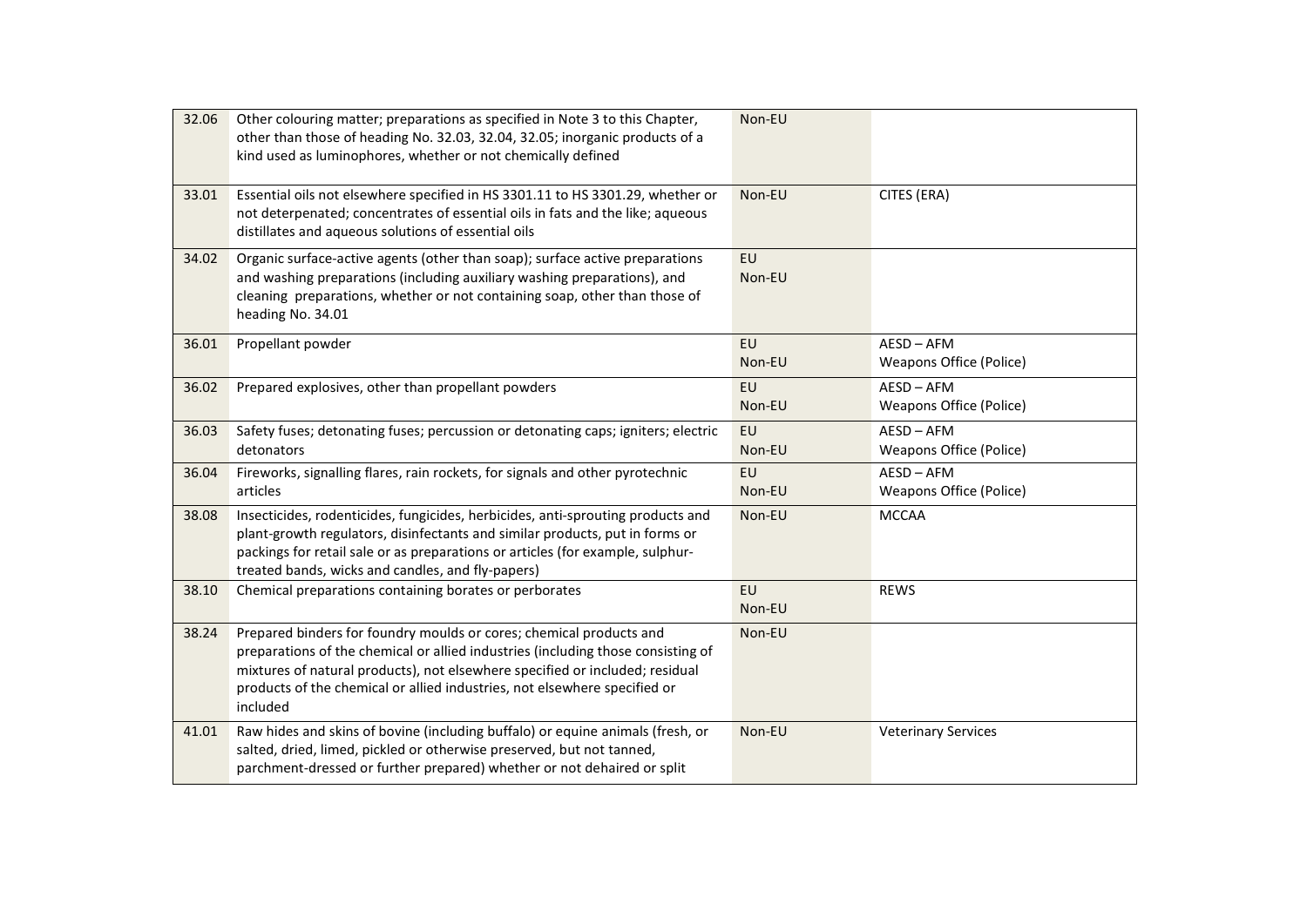| 41.02 | Raw skins of sheep or lambs (fresh, or salted, dried, limed, pickled or otherwise<br>preserved, but not tanned, parchment-dressed or further prepared), whether<br>or not with wool on or split, other than those excluded by Note 1 (c) to this<br>Chapter                                                                                        | Non-EU              | <b>Veterinary Services</b>                 |
|-------|----------------------------------------------------------------------------------------------------------------------------------------------------------------------------------------------------------------------------------------------------------------------------------------------------------------------------------------------------|---------------------|--------------------------------------------|
| 41.03 | Other raw hides and skins (fresh, or salted, dried, limed, pickled or otherwise<br>preserved, but not tanned, parchment-dressed or further prepared), whether<br>or not dehaired or split, other than those excluded by Note 1 (b) or 1 (c) to this<br>Chapter                                                                                     | Non-EU              | <b>Veterinary Services</b>                 |
| 41.04 | Tanned or curst hides and skins of bovine (including buffalo) or equine animals,<br>without hair on, whether or not split, but not further prepared                                                                                                                                                                                                | Non-EU              | <b>Veterinary Services</b>                 |
| 41.05 | Tanned or curst skins of sheep or lambs, without wool on,<br>whether or not split, but not further prepared                                                                                                                                                                                                                                        | Non-EU              | <b>Veterinary Services</b>                 |
| 41.06 | Tanned or curst hides and skins of other animals, without wool or hair on,<br>whether or not split, but not further prepared                                                                                                                                                                                                                       | Non-EU              | <b>Veterinary Services</b>                 |
| 67.01 | Prepared skins of birds with feathers or down, feathers, parts of feathers,<br>down, and articles thereof                                                                                                                                                                                                                                          | Non-EU              | CITES (ERA)                                |
| 71.02 | Rough diamonds of headings HS 7102.10, 7102.21 and 7102.31                                                                                                                                                                                                                                                                                         | EU<br>Non-EU        |                                            |
| 81.07 | Cadmium and articles thereof, including waste and scrap                                                                                                                                                                                                                                                                                            | Non-EU              |                                            |
| 85.43 | Detonators (electrical)                                                                                                                                                                                                                                                                                                                            | <b>EU</b><br>Non-EU | AESD-AFM<br><b>Weapons Office (Police)</b> |
| 93.01 | Military weapons, other than revolvers, pistols and arms of heading HS 93.07                                                                                                                                                                                                                                                                       | Non-EU              | <b>Weapons Office (Police)</b>             |
| 93.02 | Revolvers and pistols, other than those of heading HS 93.03 or 93.04                                                                                                                                                                                                                                                                               | Non-EU              | <b>Weapons Office (Police)</b>             |
| 93.03 | Other firearms and similar devices which operate by the firing of an explosive<br>charge (for example, sporting shotguns and rifles, muzzle-loading firearms,<br>very pistols and other devices designed to project only signal flares, pistols and<br>revolvers for firing blank ammunition captive-bolt humane killers, line-<br>throwing guns). | Non-EU              | <b>Weapons Office (Police)</b>             |